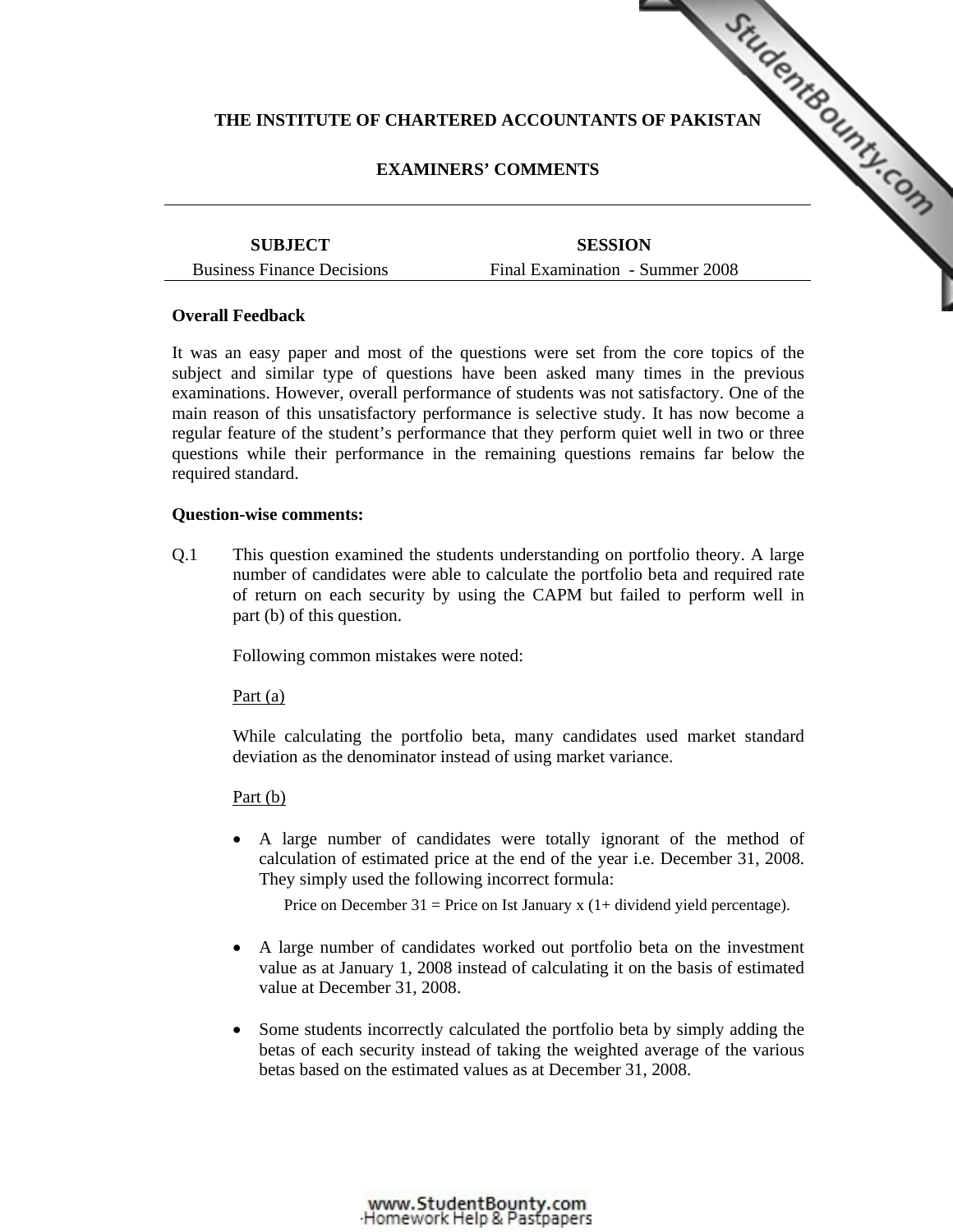- *Examiners' Comments on Business Finance Decisions Summer 2008 Examination*<br>
Examination<br>
A could to the total of the return on each<br>
A could return on the security, many<br>  $\frac{d}{dx}$  value of security and<br>  $\frac{d}{dx}$  retur Total return on the portfolio is equal to the total of the return on each security. While calculating the estimated total return on the security, many candidates applied the respective dividend yields on t[he value of security and](http://www.studentbounty.com/)  ignored the capital gain which is also an important part of the total return.
- Q.2 An average performance was witnessed in this question which required computation of market value of shares and TFCs, and weighted average cost of capital of the company. Many candidates were able to calculate the market price of shares and WACC but most of them failed to compute the market price of TFCs.

Common mistakes observed were as follows:

- The current expected dividend of Rs.  $1.375$  (1.25 x 110%) was ignored while calculating the value of shares.
- For computing market value of TFCs, the coupon rate i.e. 6% was used for discounting instead of prevailing commercial rate for similar risk bonds i.e. 11%.
- Some candidates deducted tax of 35% while computing the coupon payment. They failed to realize that the tax rate of 35% is applicable to the company whereas the price of TFC's in the market is related to the return which the TFC holder receives. On the other hand, while computing the WACC, the tax shield available to the company on interest payment was ignored.
- Many candidates ignored the short term loan while calculating the WACC.
- A large number of candidates assumed Rs. 100 as the redemption value of the TFCs. In fact, it was clearly mentioned in the question that the company's IRR on this project is 10% and it is the policy of the company that TFCs are carried at amortized cost. The redemption price of TFCs should have been worked out on the basis of the above information.
- Q.3 It was a straight question based on Modigiliani and Miller theory. A basic assumption in the theory is that the value of a levered firm is equal to the value of unlevered firm plus the tax savings on debt. Most of the candidates ignored the effect of tax savings while computing the minimum amount of equity to be raised. It was evident that they had not studied this important theory.

 Other mistakes which were commonly witnessed in many answer scripts were as follows:

- 1. While determining the total market value of the company after the investment, the NPV of the new project was ignored.
- 2. In part (b) of the question a vast majority of the students arbitrarily declared that the right share should be issued at the market price prevailing in the market i.e. Rs. 16.80 per share. They failed to realize that this price would fail to meet the other conditions i.e. the price after issue of right shares would be different from the current market price.

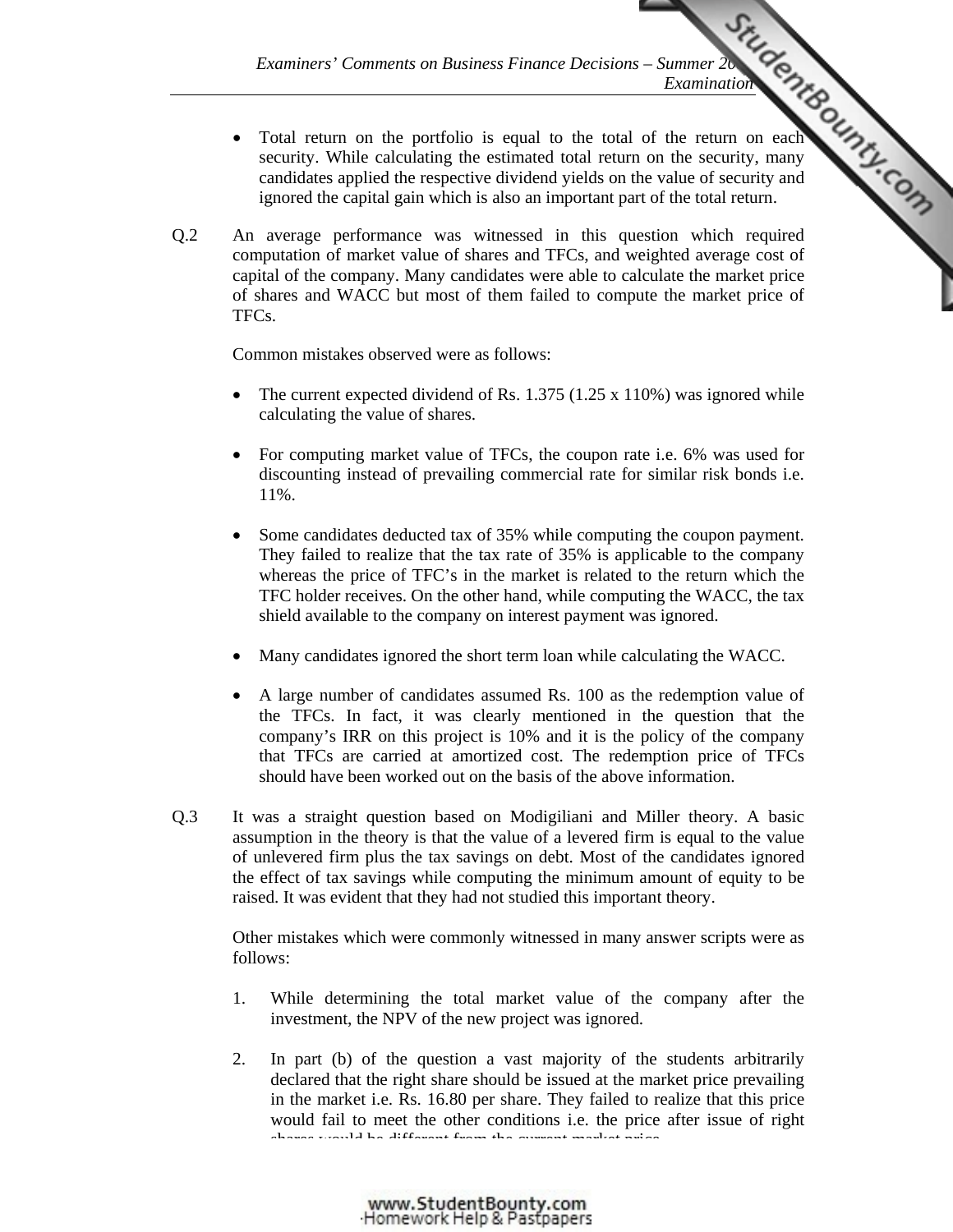In order to determine the issue price at which the market price would remain the same, they should have followed the steps mentioned hereunder:

- *Examiners' Comments on Business Finance Decisions Summer 2008 Examination*<br>
Examination<br>
The price at which the market price would result to the steps mentioned hereunder: (i) Compute the total value of Company's equit[y after issuance of right](http://www.studentbounty.com/)  shares by adding the following
	- Current equity of Rs. 672 million.
	- Equity to be issued as determined in reply to part (a) of the question.
	- NPV of the new project (un-geared).
	- Benefit of tax shield on debt funding.
	- (ii) Divide the value determined in (i) above with the current market value i.e. Rs. 16.80, to arrive at the total number of shares of the company after the right issue.
	- (iii) Deduct the existing shares from the total number of shares determined in (ii) above to arrive at the number of right shares to be issued to the existing shareholders.
	- (iv) Divide the minimum amount of equity to be raised, by the right shares worked out in (iii) above, to determine the required price of right issue i.e. which will maintain the current market price of the company's shares.
- 3. Most of the candidates were unable to determine the market price of the company if the right issue is made at Rs.14 per share. In this part, the candidates should have taken the following steps:
	- (i) Divide the minimum equity determined in part (a) of the question by Rs. 14, to determine the number of right shares to be issued to the existing shareholders.
	- (ii) Divide the new equity as determined in para 2(i) above by the total number of shares after the right issue, to determine the market price after right issue.
- Q.4 This was the easiest question of the paper requiring a comparison between two options i.e. financing through bank loan or lease. Many students were able to secure good marks. The salient features of the candidates' performance are described hereunder:
	- (i) Most of the candidates were able to compute the net present value if the company opts to get the machine on lease. However, the following mistakes were also witnessed:
		- It was clearly mentioned in the question that insurance costs would be borne by the lessor. Still many candidates included it in the total outflows.

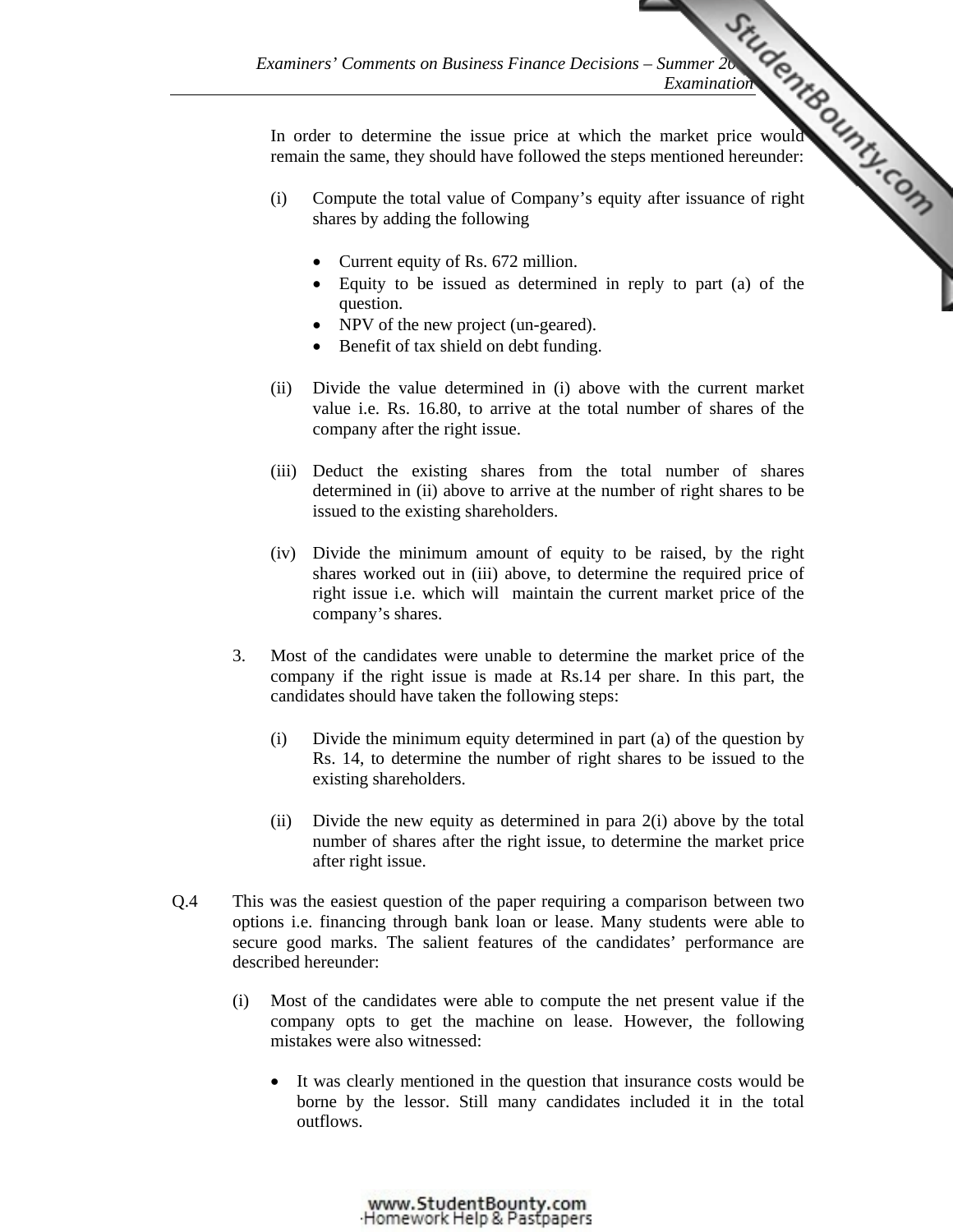• Surprisingly, some candidates charged tax depreciation on leased assets. Obviously such errors are not expected at the final level.

*Examination* 

- Examiners' Comments on Business Finance Decisions Summer 2008<br>
Examination<br>
The CHAP COMPOSED on the Summer 2008<br>
The COMPOSED of the final level. (ii) While computing the NPV in case of bank loan, many students committed one or more of the following mistakes:
	- Many candidates could not work out the amou[nt of installments. They](http://www.studentbounty.com/)  omitted the repayment of principal from the outflows and computed NPV on the basis of other inflows/outflows.
	- Few candidates provided the tax shield on the whole installment instead of providing it only on interest.
	- Tax benefit/loss on sale of machine, at the end of useful life, was ignored.
	- The full amount of tax loss on sale of machine was considered as a tax shield instead of applying the tax rate on the amount of loss.
	- Many candidates used the bank interest rate of 11% for the purpose of discounting instead of using the WACC i.e. 14%.
	- Many candidates did not give their final recommendation.
- Q.5 (a) In this question the candidates were required to prepare a brief report discussing the feasibility of a de-merger scheme. Overall performance of the candidates was not satisfactory. Following common mistakes were observed in the answer scripts:
	- The depreciation deducted for computing profit before tax and the tax shield, should have been added back to arrive at the projected cash flows. Many students failed to do so and took the profit before tax as the outflow.
	- One time de-merger costs were ignored while calculating the net cash flows.
	- The knowledge regarding incorporation of inflation adjustment in the discount rate was generally lacking. Consequently, the impact of inflation was quite often ignored.
	- The values of both the companies were worked out by discounting their net cash flows but no comparison was made with the existing market value of HL Limited and consequently the final recommendations and the impact of the de-merger scheme on the company's shareholders was generally missing.

www.StudentBounty.com Homework Help & Pastoapers-